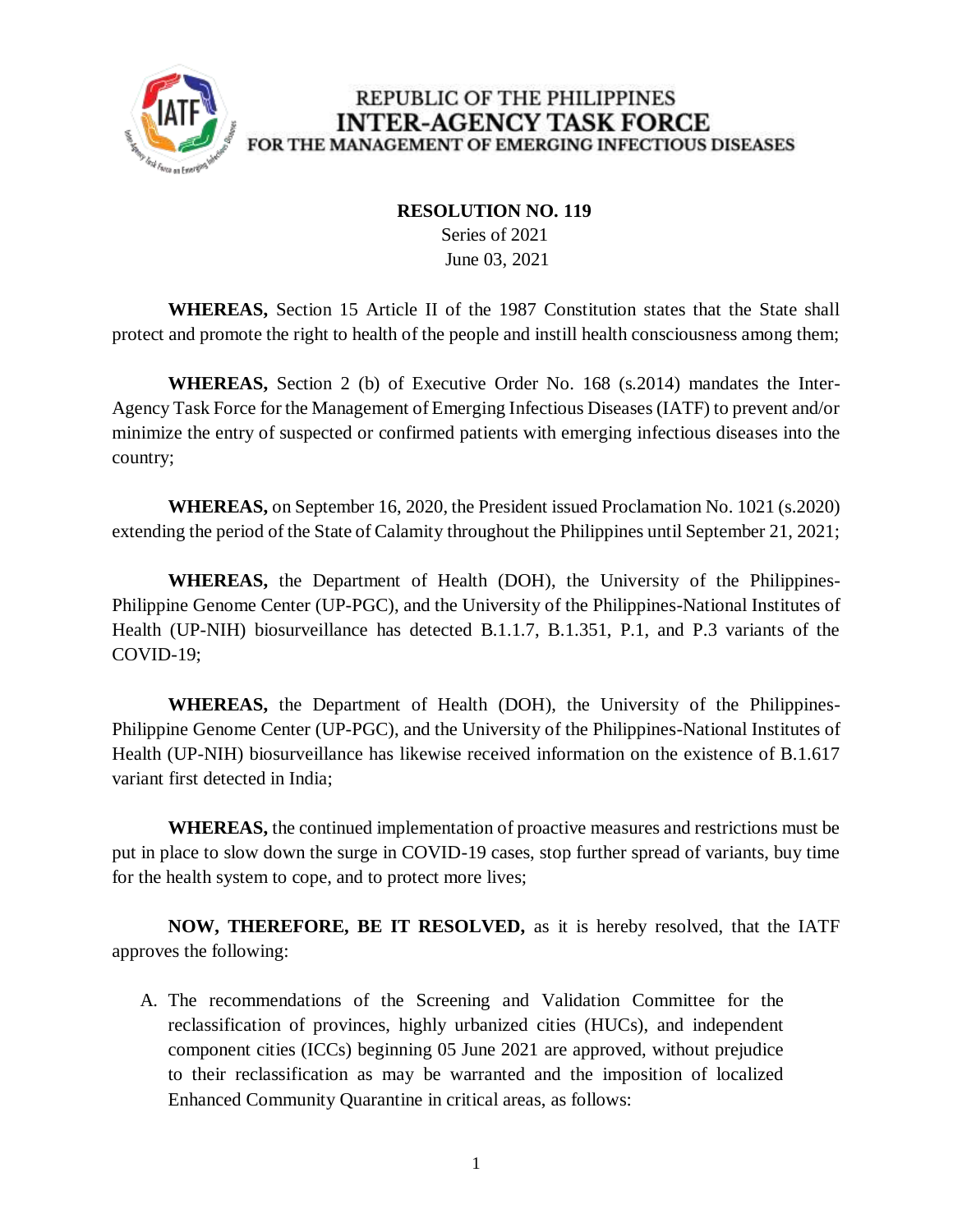

## REPUBLIC OF THE PHILIPPINES **INTER-AGENCY TASK FORCE** FOR THE MANAGEMENT OF EMERGING INFECTIOUS DISEASES

- 1. Davao City shall be escalated to Modified Enhanced Community Quarantine until 20 June 2021; and
- 2. General Santos City shall be escalated to General Community Quarantine until 30 June 2021.
- B. The recommendations of the IATF Technical Working Group are approved, the specifics of which are as follows:
	- 1. The request of the Professional Regulation Commission (PRC) to conduct their professional licensure examinations for July to September 2021 is provisionally approved, subject to the strict monitoring and observance of minimum public health standards and health and safety protocols of the PRC, and subject to the issuance of the PRC-DOH-PNP Joint Guidelines, and the community quarantine classification as the IATF may implement on certain provinces, HUCs, and ICCs.

The PRC is requested to submit the list of venues and dates of examinations to the Metropolitan Manila Development Authority and the Philippine National Police Joint Task Force COVID Shield for the mobilization of necessary resources to ensure the safe conduct of examinations;

- 2. Notwithstanding the provisions of the Omnibus Guidelines on the Implementation of Community Quarantine in the Philippines, the inbound international travel to any port of the Philippines of all fully vaccinated individuals who have been vaccinated in the Philippines, shall be governed by the following guidelines:
	- a. An individual shall be considered has having been fully vaccinated for COVID-19:
		- i.  $\geq$  2 weeks after having received the second dose in a 2dose series, or
		- ii.  $\geq$  2 weeks after having received a single-dose vaccine.
		- iii. Vaccines administered to the individual are included either in the Philippine Food and Drug Administration Emergency Use Authorization (EUA) List or through a Compassionate Special Permit (CSP).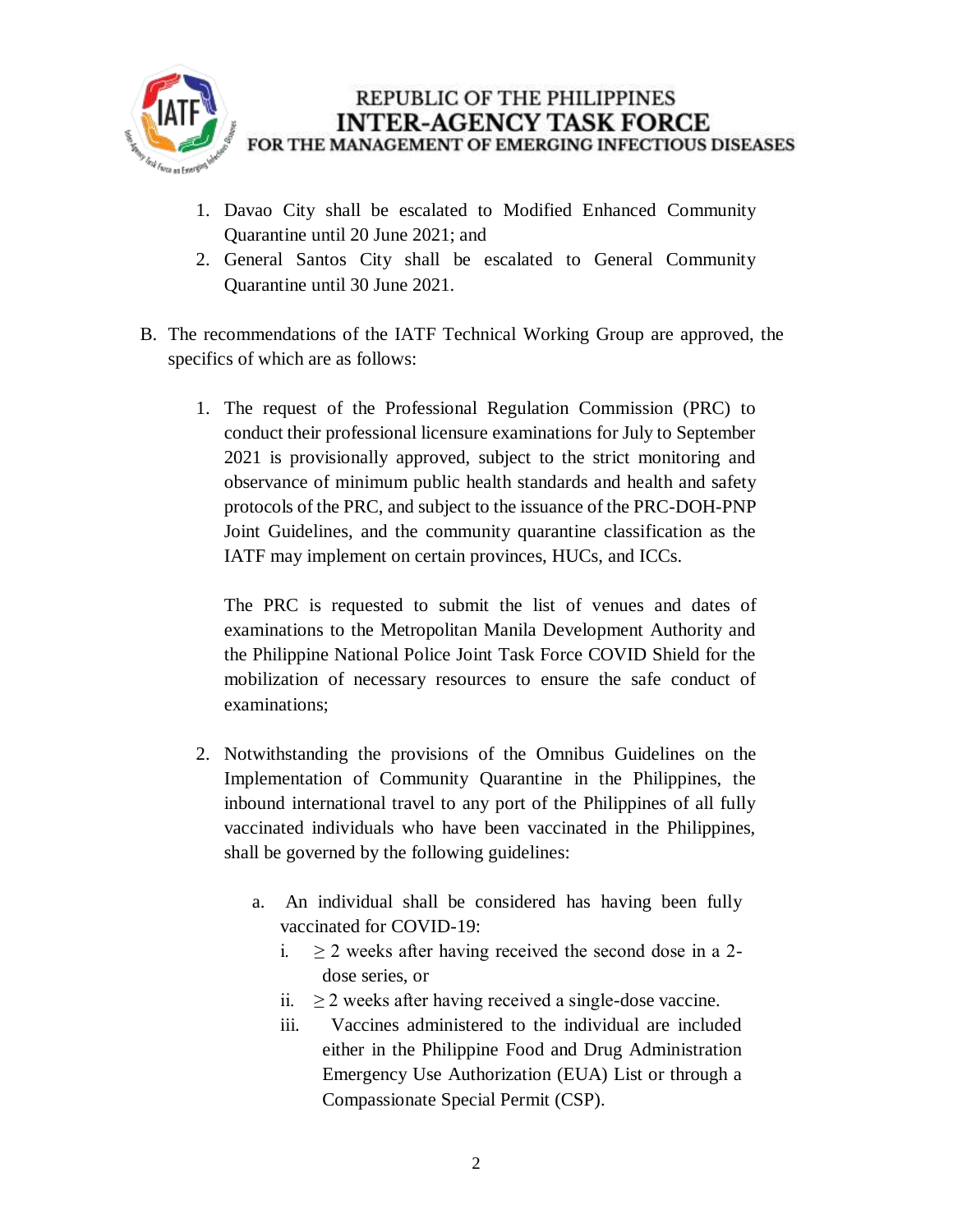

- b. A fully vaccinated individual must carry his or her vaccination card, which must be verified prior to departure, as far as practicable. This document must be presented to the dedicated Bureau of Quarantine (BOQ) representative for re-verification at the Department of Transportation One-Stop-Shop (OSS) upon arrival in the Philippines;
- c. All arriving fully vaccinated individuals shall be required to undergo a seven (7) –day facility-based quarantine upon arrival, with the day of arrival being the first day.
- d. The BOQ shall ensure strict symptom monitoring while in the facility quarantine for seven (7) days. Thereafter, the individual is enjoined to self-monitor for any symptoms;
- e. The individual shall undergo Reverse Transcription Polymerase Chain Reaction (RT-PCR) testing only when COVID-19 symptoms manifest within the duration of the seven (7) day facility-based quarantine; and,
- f. Upon completion of the seven (7)-day facility-based quarantine, the BOQ shall issue a Quarantine Certificate indicating therein the individual's vaccination status.

The Department of Health, Department of Finance, Department of Trade and Industry, Department of Foreign Affairs, and the National Economic and Development Authority are hereby directed to convene and provide recommendations for further relaxing testing and quarantine protocols for certain classes of travelers.

3. With reference to the Memorandum from the Executive Secretary dated 14 May 2021 and 31 May 2021 imposing travel restrictions on travelers from India, Pakistan, Nepal, Sri Lanka, Bangladesh, Oman, and the United Arab Emirates (UAE), which exempts the entry of Filipinos from the foregoing countries who are returning as part of the repatriation programs of the government, and authorizes the IATF to provide for other reasonable exceptions to entry restrictions and protocols imposed thereto, the IATF hereby exempts non-Philippine government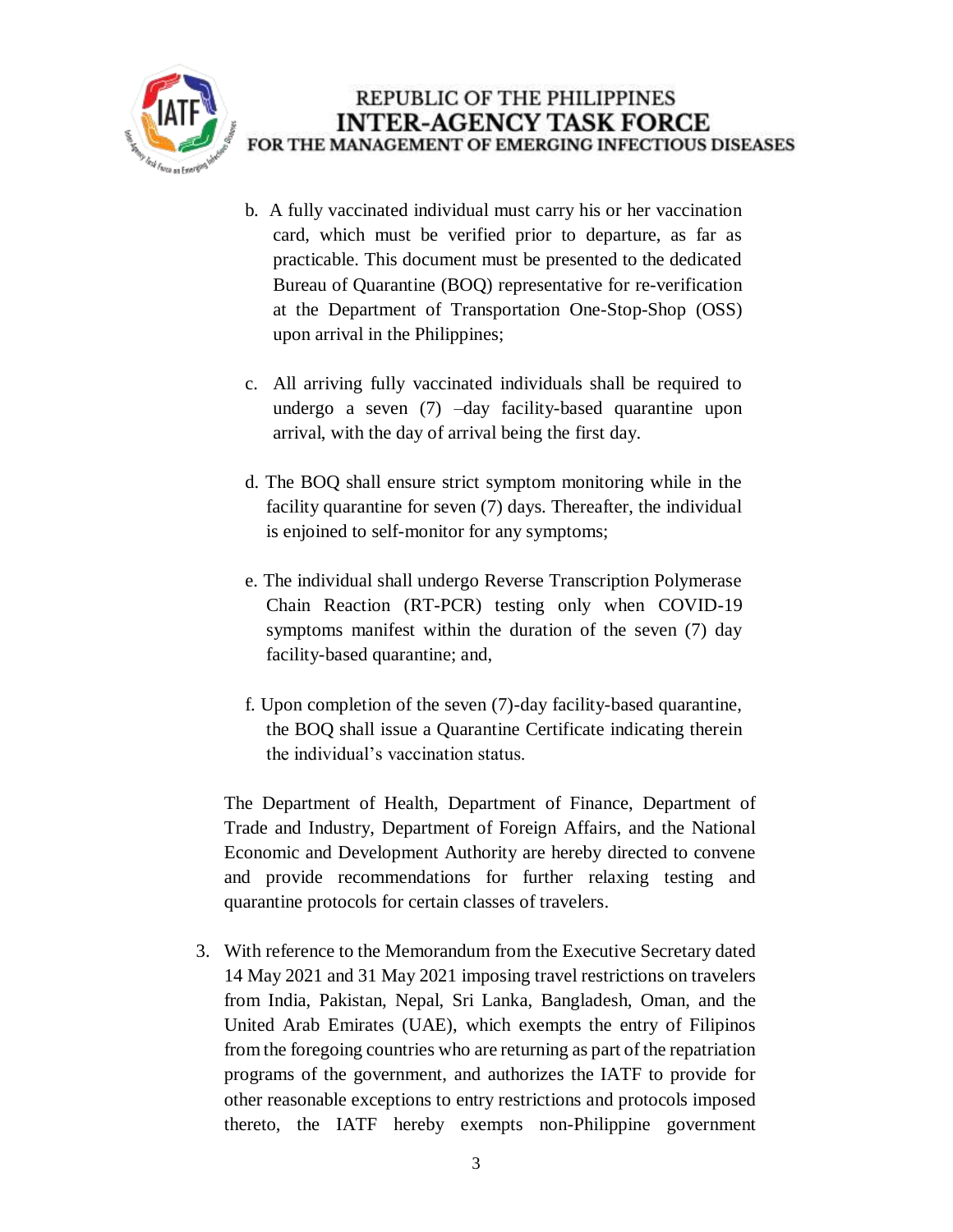

repatriation efforts. The following guidelines shall govern the implementation of such exemptions:

- a. In case of Philippine government-organized repatriation, the Department of Foreign Affairs and Overseas Workers Welfare Administration shall conduct prior coordination with each other, and with the Department of Health – Bureau of Quarantine (DOH-BOQ), Department of Transportation (DOTr) and its One-Stop Shop and Civil Aviation Authority of the Philippines, and the National Task Force Against COVID-19 Task Group for the Management of Returning Overseas Filipinos at least forty-eight (48) hours prior to the departure from the country of origin.
- b. In case of non-Philippine government repatriations:
	- i. All Filipino repatriates from the countries with travel restrictions must present a negative RT-PCR result, with the test taken within forty-eight (48) hours prior to boarding the aircraft or vessel. It shall be the responsibility of the airline or shipping line to check on this requirement. For purposes of documentation and monitoring, the copy of the negative RT-PCR result of the repatriate shall be submitted to the Bureau of Quarantine (BOQ) upon arrival in the port of entry in the Philippines.
	- ii. Prior approval from the BOQ for the entry of the flight or vessel carrying the Filipino repatriates is a prerequisite prior to its movement from point of origin. For this purpose, (1) the concerned local manning agency, in the case of seafarers; the (2) Philippine recruitment agency, for land-based workers; or (3) the sponsoring Philippine government agency, in case of other overseas Filipinos not covered in the foregoing shall submit the request for exemption to the DOH-BOQ indicating therein the flight/vessel and repatriate details. Said approval by DOH BOQ is tantamount to IATF's approval on the repatriation effort.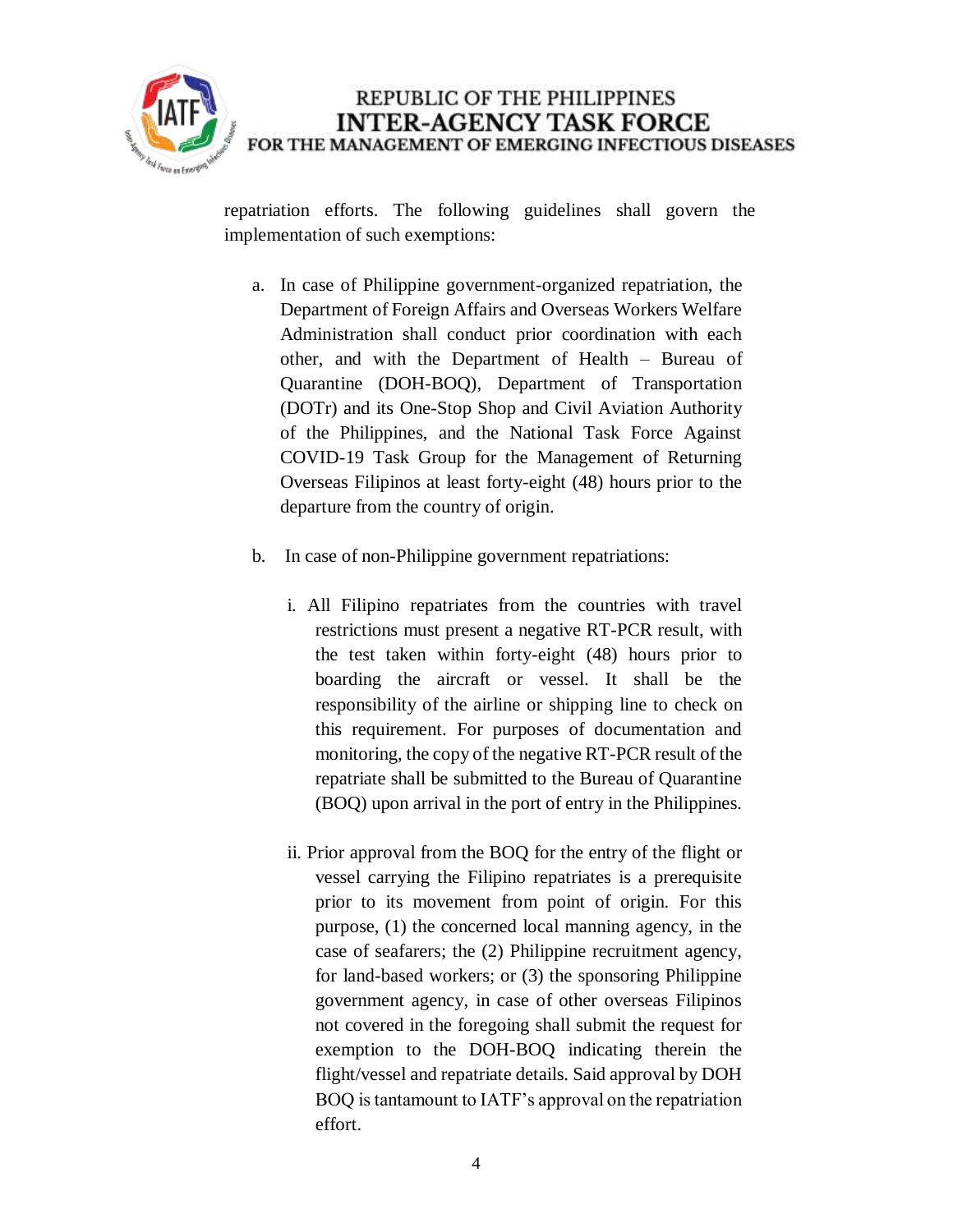

c. All repatriates from countries with travel restrictions in effect shall be placed on a strict fourteen-day (14-day) facility-based quarantine from the date of arrival in the Philippines, with the date of arrival being the first day.

The same protocols shall be applied to other countries which may be included in the travel restrictions, as determined by the IATF or the Office of the President.

- 4. Upon the recommendation of the Department of Tourism, foreign nationals holding Special Resident Retiree's Visa shall be allowed to enter the country without need of an entry exemption document. For this purpose, Paragraph C of IATF Resolution No. 100 issued on February 18, 2021 is amended accordingly.
- 5. For the duration wherein the inclusion of horse racing in the negative list of industries not allowed to operate is suspended, the Philippine Racing Commission shall be allowed two (2) additional racing days beginning July 01, 2021, following the previously approved health and safety protocols. Provided further, that their Off-Track Betting stations shall utilize fully functional contact tracing application/s.
- C. The Inter-Agency Task Force for the Management of Emerging Infectious Diseases commends the Secretary of the National Economic and Development Authority Karl Kendrick T. Chua for the confirmation of his appointment.

**RESOLVED FURTHER,** that the Chairperson and the Co-Chairperson shall be duly authorized to sign this Resolution for and on behalf of the Inter-Agency Task Force.

**APPROVED** during the 119th Inter-Agency Task Force Meeting, as reflected in the minutes of the meeting, held this June 03, 2021, via video conference**.**

**FRANCISCO T. DUQUE III**

Secretary, Department of Health IATF Chairperson

 $\lambda$ 

**KARLO/ALEXEI B. NOGRALES** Secretary, Office of the Cabinet Secretariat IATF Co-Chairperson